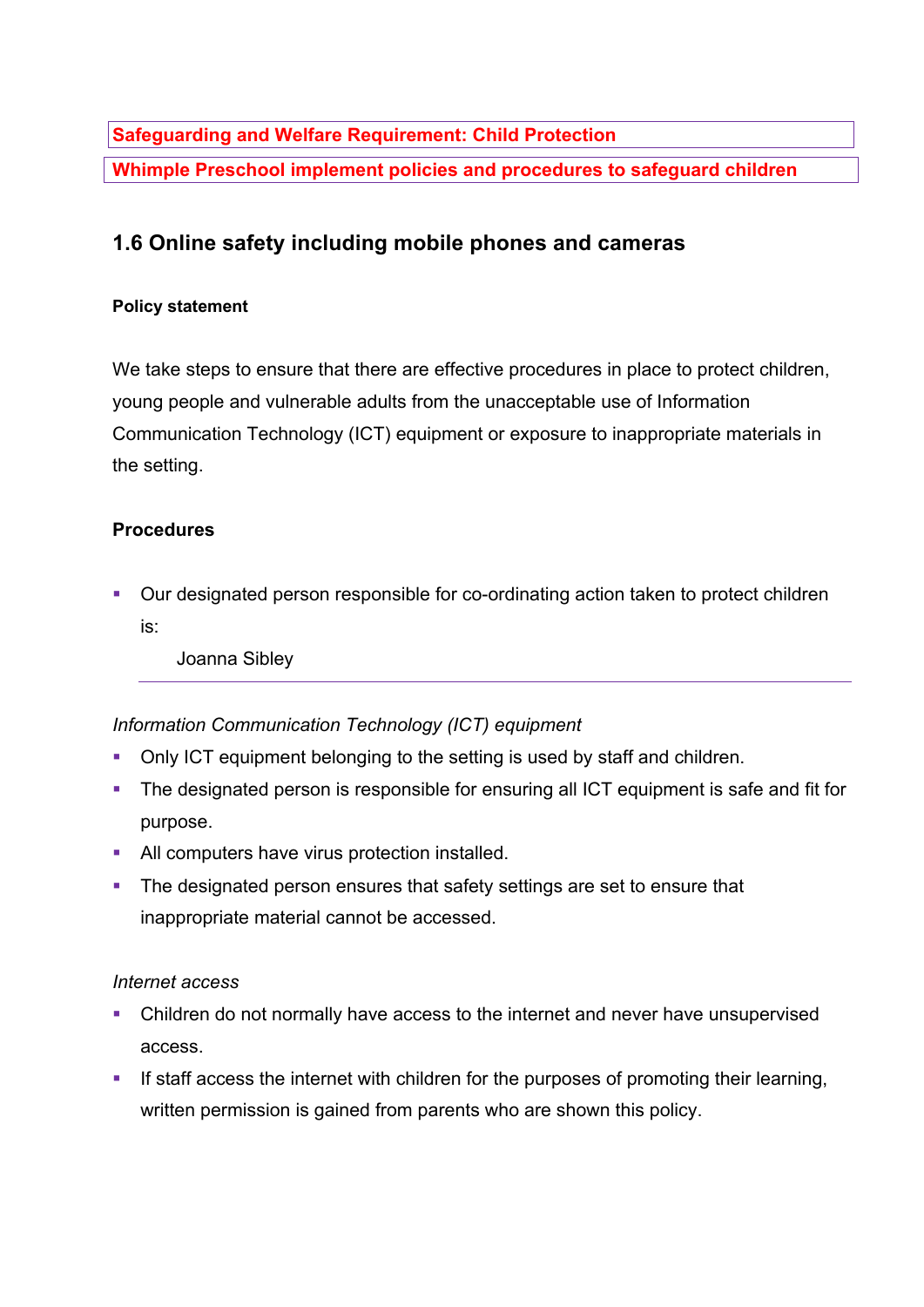- The designated person has overall responsibility for ensuring that children and young people are safeguarded and risk assessments in relation to online safety are completed.
- Children are taught the following stay safe principles in an age appropriate way prior to using the internet;
	- **-** only go on line with a grown up
	- **-** be kind on line
	- **-** keep information about me safely
	- **-** only press buttons on the internet to things I understand
	- **-** tell a grown up if something makes me unhappy on the internet
- Designated persons will also seek to build children's resilience in relation to issues they may face in the online world, and will address issues such as staying safe, having appropriate friendships, asking for help if unsure, not keeping secrets as part of social and emotional development in age appropriate ways.
- **•** If a second hand computer is purchased or donated to the setting, the designated person will ensure that no inappropriate material is stored on it before children use it.
- **All computers for use by children are located in an area clearly visible to staff.**
- Children are not allowed to access social networking sites.
- Staff report any suspicious or offensive material, including material which may incite racism, bullying or discrimination to the Internet Watch Foundation at www.iwf.org.uk.
- Suspicions that an adult is attempting to make inappropriate contact with a child online is reported to the National Crime Agency's Child Exploitation and Online Protection Centre at www.ceop.police.uk**.**
- The designated person ensures staff have access to age-appropriate resources to enable them to assist children to use the internet safely.
- If staff become aware that a child is the victim of cyber-bullying, they discuss this with their parents and refer them to sources of help, such as the NSPCC on 0808 800 5000 or www.nspcc.org.uk, or Childline on 0800 1111 or www.childline.org.uk.

### *Email*

- Children are not permitted to use email in the setting. Parents and staff are not normally permitted to use setting equipment to access personal emails.
- Staff do not access personal or work email whilst supervising children.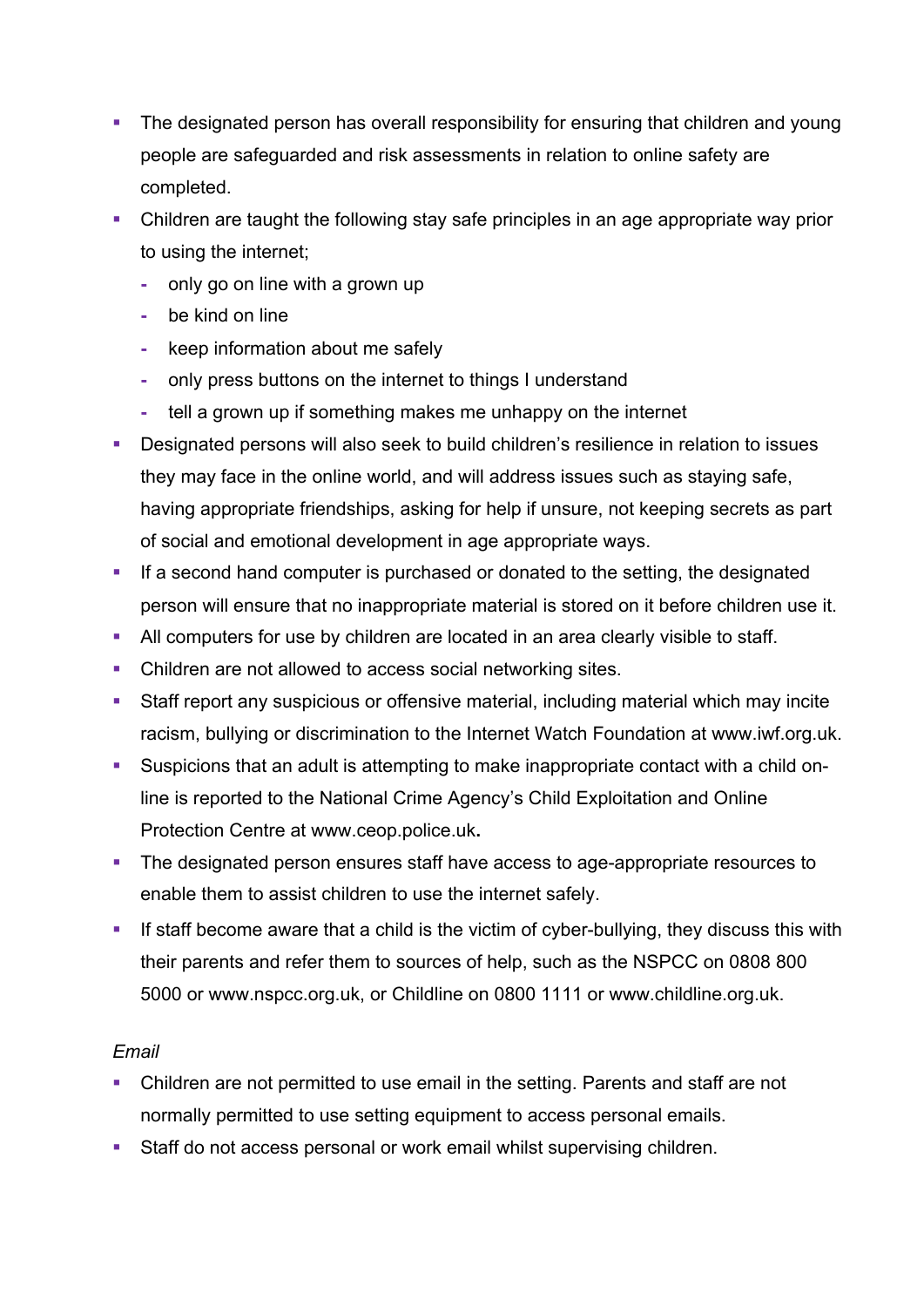■ Staff send personal information by encrypted email and share information securely at all times.

#### *Mobile phones – children*

• Children do not bring mobile phones or other ICT devices with them to the setting. If a child is found to have a mobile phone or ICT device with them, this is removed and stored on the top shelf of our cupboard until the parent collects them at the end of the session.

### *Mobile phones – staff and visitors*

- Personal mobile phones are not used by our staff on the premises during working hours. They will be stored in bags which are put away at the top of a cupboard.
- In an emergency, personal mobile phones may be used in an area where there are no children present, with permission from the manager.
- Our staff and volunteers ensure that the setting telephone number is known to family and other people who may need to contact them in an emergency.
- **•** If our members of staff or volunteers take their mobile phones on outings, for use in case of an emergency, they must not make or receive personal calls, or take photographs of children.
- **•** Parents and visitors are requested not to use their mobile phones whilst on the premises. We make an exception if a visitor's company or organisation operates a lone working policy that requires contact with their office periodically throughout the day. Visitors will be advised of a quiet space where they can use their mobile phone, where no children are present.
- These rules also apply to the use of work-issued mobiles, and when visiting or supporting staff in other settings.

### *Cameras and videos*

- Our staff and volunteers must not bring their personal cameras or video recording equipment into the setting.
- § Photographs and recordings of children are only taken for valid reasons i.e. to record their learning and development, or for displays within the setting, with written permission received by parents (see the Registration form). Such use is monitored by the manager.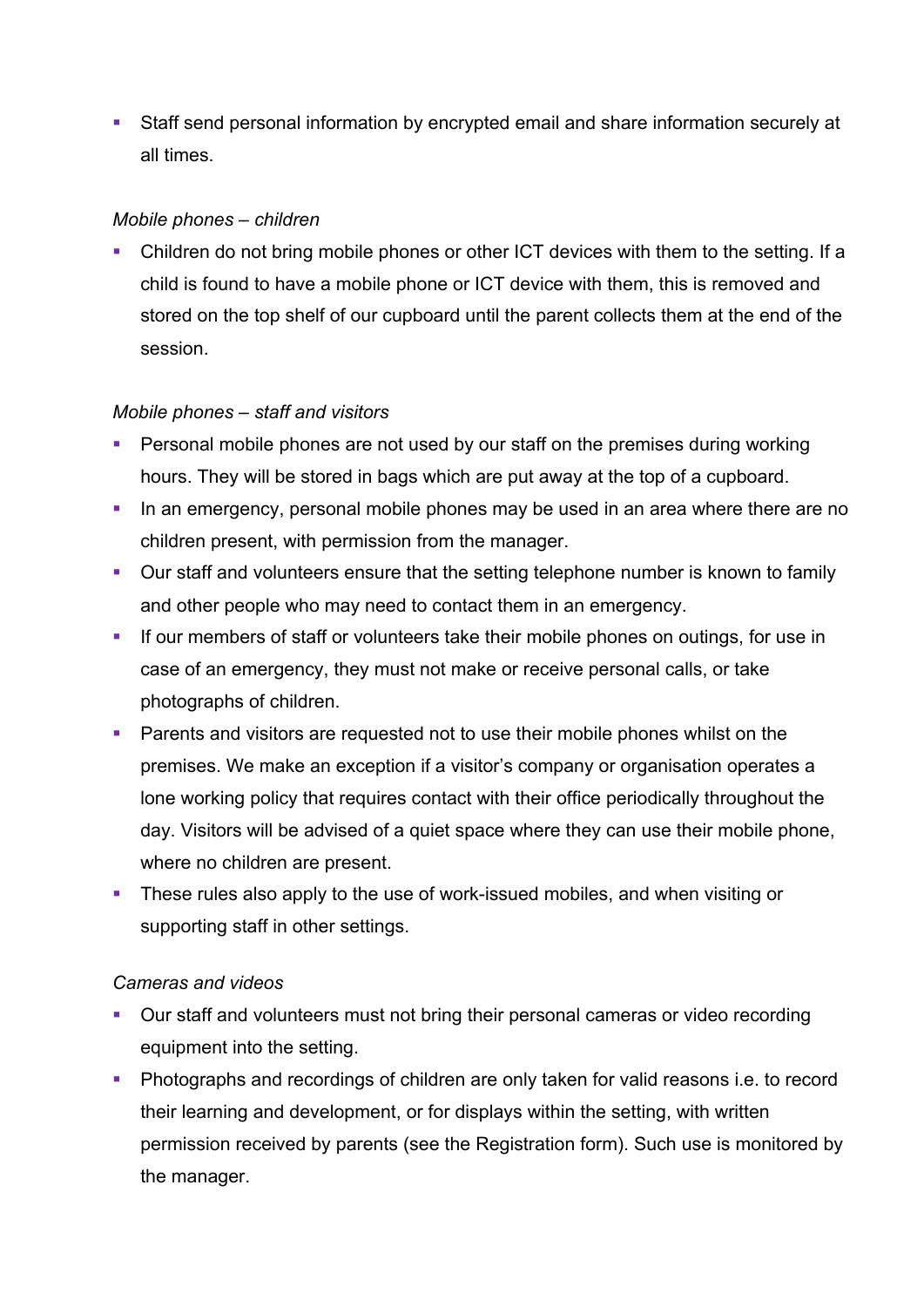- Where parents request permission to photograph or record their own children at special events, general permission is gained from all parents for their children to be included. Parents are advised that they do not have a right to photograph anyone else's child or to upload photos of anyone else's children.
- If photographs of children are used for publicity purposes, parental consent must be given and safeguarding risks minimised, for example, ensuring children cannot be identified by name or through being photographed in a sweatshirt with the name of their setting on it.

### *Social media*

- Staff are advised to manage their personal security settings to ensure that their information is only available to people they choose to share information with.
- Staff should not accept service users, children and parents as friends due to it being a breach of expected professional conduct.
- In the event that staff name the organisation or workplace in any social media they do so in a way that is not detrimental to the organisation or its service users.
- Staff observe confidentiality and refrain from discussing any issues relating to work
- Staff should not share information they would not want children, parents or colleagues to view.
- Staff should report any concerns or breaches to the designated person in their setting.
- Staff avoid personal communication, including on social networking sites, with the children and parents with whom they act in a professional capacity. If a practitioner and family are friendly prior to the child coming into the setting, this information is shared with the manager prior to a child attending and a risk assessment and agreement in relation to boundaries is agreed.

## *Electronic learning journals for recording children's progress*

- Please see our separate policy on the use of Tapestry online learning journal.
- Staff adhere to the guidance provided with the system at all times.

### *Use and/or distribution of inappropriate images*

• Staff are aware that it is an offence to distribute indecent images. In the event of a concern that a colleague or other person is behaving inappropriately, the